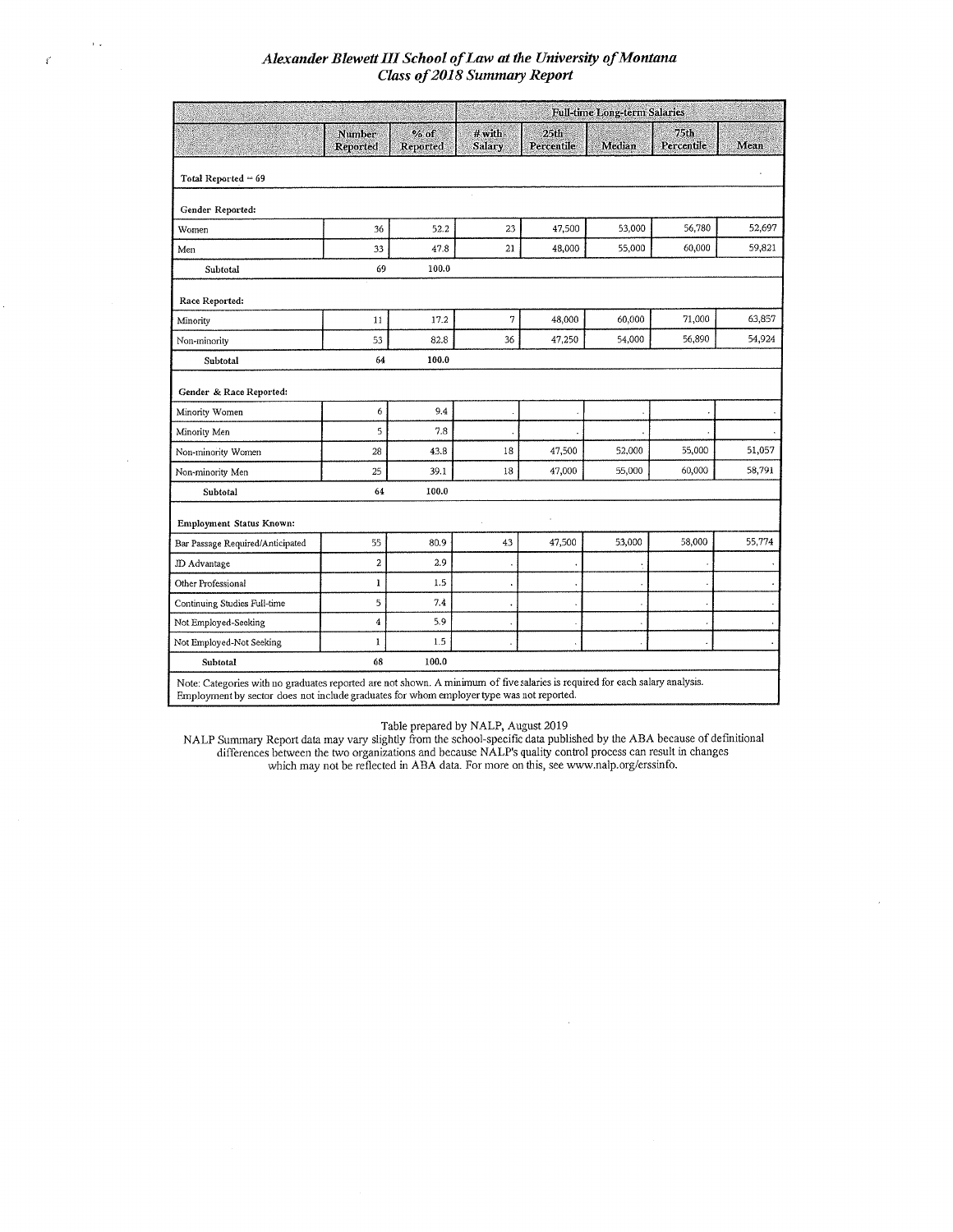|                                                                                                                             |                           |                    | <b>Full-time Long-term Salaries</b> |                    |        |                    |        |  |
|-----------------------------------------------------------------------------------------------------------------------------|---------------------------|--------------------|-------------------------------------|--------------------|--------|--------------------|--------|--|
|                                                                                                                             | <b>Number</b><br>Reported | $%$ of<br>Reported | $#$ with<br><b>Salary</b>           | 25th<br>Percentile | Median | 75th<br>Percentile | Mean   |  |
| Total Employed or Continuing Studies Full-time:                                                                             |                           |                    |                                     |                    |        |                    |        |  |
| Continuing Studies Full-time                                                                                                | 5                         | 7.4                |                                     |                    |        |                    |        |  |
| Employed                                                                                                                    | 58                        | 85.3               | 44                                  | 47,500             | 54,000 | 59,000             | 56,097 |  |
| Subtotal                                                                                                                    | 63                        | 92.6               |                                     |                    |        |                    |        |  |
| <b>Employment</b> by Sector                                                                                                 |                           |                    |                                     |                    |        |                    |        |  |
| Private Sector                                                                                                              | 30                        | 51.7               | 20                                  | 50,000             | 55,000 | 59,000             | 60,875 |  |
| Public Sector                                                                                                               | 28                        | 48.3               | 24                                  | 45,000             | 48,000 | 58,500             | 52,115 |  |
| Subtotal                                                                                                                    | 58                        | 100.0              |                                     |                    |        |                    |        |  |
| Full-time/Part-time<br>Jobs:                                                                                                |                           |                    |                                     |                    |        |                    |        |  |
| <b>Bar Passage</b><br>Req/Anticipated-Full-time                                                                             | 53                        | 91.4               | 43                                  | 47,500             | 53,000 | 58,000             | 55,774 |  |
| Bar Passage<br>Req/Anticipated-Part-time                                                                                    | $\overline{\mathbf{c}}$   | 3.4                |                                     |                    |        |                    |        |  |
| JD Advantage-Full-time                                                                                                      | ı                         | 1.7                |                                     |                    |        |                    |        |  |
| JD Advantage-Part-time                                                                                                      | 1                         | 1.7                |                                     |                    |        |                    |        |  |
| Other Professional-Full-time                                                                                                | I                         | 1.7                |                                     |                    |        |                    |        |  |
| Subtotal                                                                                                                    | 58                        | 100.0              |                                     |                    |        |                    |        |  |
| <b>Employment Categories:</b>                                                                                               |                           |                    |                                     |                    |        |                    |        |  |
| <b>Business</b>                                                                                                             | $\overline{a}$            | 3.4                |                                     |                    |        |                    |        |  |
| Judicial Clerk                                                                                                              | 21                        | 36.2               | 17                                  | 44,000             | 47,500 | 53,000             | 49,500 |  |
| Private Practice                                                                                                            | 28                        | 48.3               | 19                                  | 50,000             | 55,000 | 58,000             | 58,816 |  |
| Government                                                                                                                  | 1                         | 1.7                |                                     |                    |        |                    |        |  |
| Public Interest                                                                                                             | 6                         | 10.3               | 6                                   | 56,243             | 56,512 | 57,000             | 56,378 |  |
| Subtotal                                                                                                                    | 58                        | 100.0              |                                     |                    |        |                    |        |  |
| Note: Categories with no graduates reported are not shown. A minimum of five salaries is required for each salary analysis. |                           |                    |                                     |                    |        |                    |        |  |

Table prepared by NALP, August 2019<br>NALP Summary Report data may vary slightly from the school-specific data published by the ABA because of definitional<br>differences between the two organizations and because NALP's quality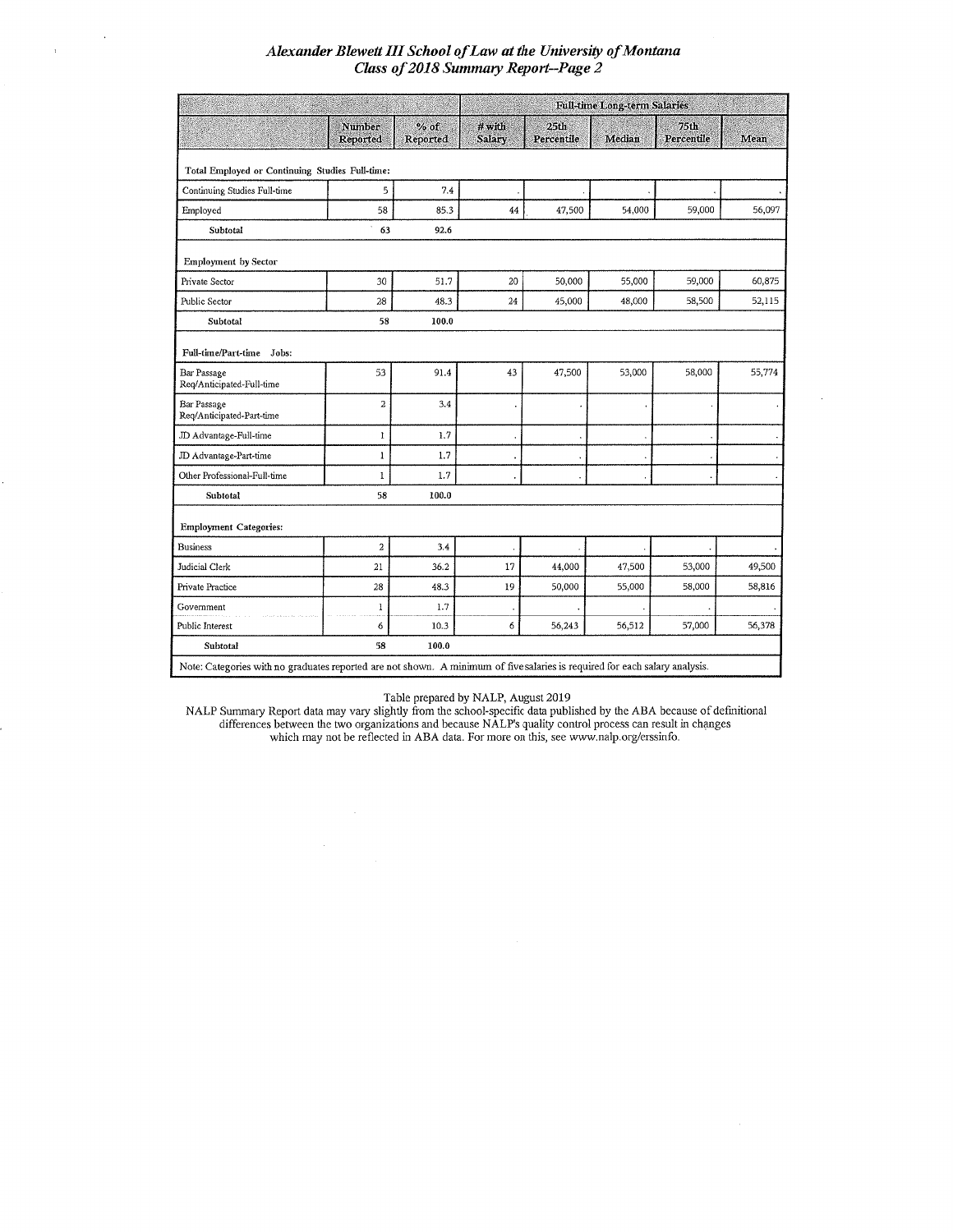$\bar{\Delta}$ 

 $\bar{\ell}$ 

|                                                                                                                             |                           |                    | <b>Full-time Long-term Salaries</b> |                                |                      |                    |        |
|-----------------------------------------------------------------------------------------------------------------------------|---------------------------|--------------------|-------------------------------------|--------------------------------|----------------------|--------------------|--------|
|                                                                                                                             | <b>Number</b><br>Reported | $%$ of<br>Reported | # with<br>Salary                    | 25 <sub>th</sub><br>Percentile | Median               | 75th<br>Percentile | Mean   |
| <b>Business Jobs:</b>                                                                                                       |                           |                    |                                     |                                |                      |                    |        |
| Bar Passage Required/Anticipated                                                                                            | 1                         | 50.0               |                                     |                                |                      |                    |        |
| Other Professional                                                                                                          | 1                         | 50.0               |                                     |                                |                      |                    |        |
| Subtotal                                                                                                                    | $\overline{a}$            | 100.0              |                                     |                                |                      |                    |        |
| Private Practice Jobs:                                                                                                      |                           |                    |                                     |                                |                      |                    |        |
| Bar Passage Required/Anticipated                                                                                            | 26                        | 92.9               | 18                                  | 50,000                         | 55,000               | 55,000             | 58,194 |
| JD Advantage                                                                                                                | 2                         | 7.1                |                                     |                                |                      |                    |        |
| Subtotal                                                                                                                    | 28                        | 100.0              |                                     |                                | $\ddot{\phantom{a}}$ |                    |        |
| Government Jobs:                                                                                                            |                           |                    |                                     |                                |                      |                    |        |
| Bar Passage Required/Anticipated                                                                                            | 1                         | 100.0              |                                     |                                |                      |                    |        |
| Subtotal                                                                                                                    | 1                         | 100.0              |                                     |                                |                      |                    |        |
| Judicial Clerkships:                                                                                                        |                           |                    |                                     |                                |                      |                    |        |
| Federal                                                                                                                     | 6                         | 28.6               | 5                                   | 60,000                         | 60,000               | 62,000             | 59,800 |
| State                                                                                                                       | 15                        | 71.4               | 12                                  | 43,000                         | 45,000               | 47,750             | 45,208 |
| Subtotal                                                                                                                    | 21                        | 100.0              |                                     |                                |                      |                    |        |
| Note: Categories with no graduates reported are not shown. A minimum of five salaries is required for each salary analysis. |                           |                    |                                     |                                |                      |                    |        |

Table prepared by NALP, August 2019<br>MALP Summary Report data may vary slightly from the school-specific data published by the ABA because of definitional<br>differences between the two organizations and because NALP's quality

 $\sim$ 

 $\mathcal{L}^{\mathcal{L}}$ 

 $\mathcal{A}^{\mathcal{A}}$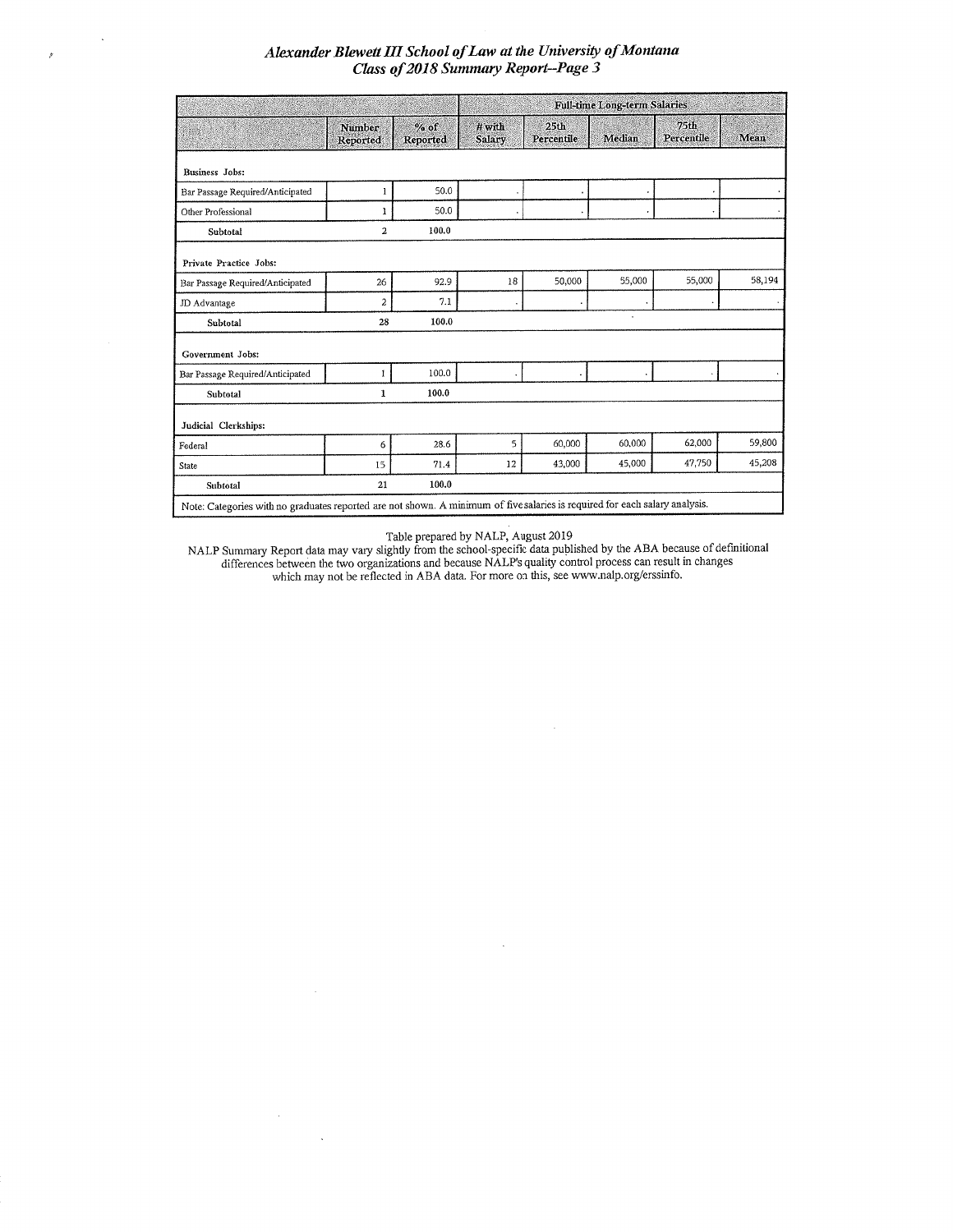$\bar{\lambda}$ 

 $\epsilon^{\prime}$ 

|                                                                                                                             |                    |                    | <b>Full-time Long-term Salaries</b> |                    |        |                    |        |  |  |
|-----------------------------------------------------------------------------------------------------------------------------|--------------------|--------------------|-------------------------------------|--------------------|--------|--------------------|--------|--|--|
|                                                                                                                             | Number<br>Reported | $%$ of<br>Reported | $#$ with<br>Salary                  | 25th<br>Percentile | Median | 75th<br>Percentile | Mean   |  |  |
| Public Interest Jobs:                                                                                                       |                    |                    |                                     |                    |        |                    |        |  |  |
| Bar Passage Required/Anticipated                                                                                            | 6                  | 100.0              | 6                                   | 56,243             | 56,512 | 57,000             | 56,378 |  |  |
| Subtotal                                                                                                                    | 6                  | 100.0              |                                     |                    |        |                    |        |  |  |
| Size of Firm (by # of Attorney):                                                                                            |                    |                    |                                     |                    |        |                    |        |  |  |
| $1 - 10$                                                                                                                    | 18                 | 64.3               | 12                                  | 50,000             | 52,500 | 55,000             | 55,292 |  |  |
| $11 - 25$                                                                                                                   | 5                  | 17.9               | 5                                   | 51,000             | 55,000 | 55,000             | 51,800 |  |  |
| 101-250<br>×.                                                                                                               | 1                  | 3.6                |                                     |                    |        |                    |        |  |  |
| 251-500                                                                                                                     | 1                  | 3.6                |                                     |                    |        |                    |        |  |  |
| Solo practitioner                                                                                                           | 3                  | 10.7               |                                     |                    |        |                    |        |  |  |
| Subtotal                                                                                                                    | 28                 | 100.0              |                                     |                    |        |                    |        |  |  |
| Type of Law Firm Job:                                                                                                       |                    |                    |                                     |                    |        |                    |        |  |  |
| Associate                                                                                                                   | 25                 | 89.3               | 18                                  | 50,000             | 55,000 | 55,000             | 58,194 |  |  |
| Staff Attorney                                                                                                              | 1                  | 3.6                |                                     |                    |        |                    |        |  |  |
| Law Clerk                                                                                                                   | 1                  | 3.6                |                                     |                    |        |                    |        |  |  |
| Manager/administrator                                                                                                       | 1                  | 3.6                |                                     |                    |        |                    |        |  |  |
| Subtotal                                                                                                                    | 28                 | 100.0              |                                     |                    |        |                    |        |  |  |
| Note: Categories with no graduates reported are not shown. A minimum of five salaries is required for each salary analysis. |                    |                    |                                     |                    |        |                    |        |  |  |

Table prepared by NALP, August 2019<br>MALP Summary Report data may vary slightly from the school-specific data published by the ABA because of definitional<br>differences between the two organizations and because NALP's quality

 $\bar{z}$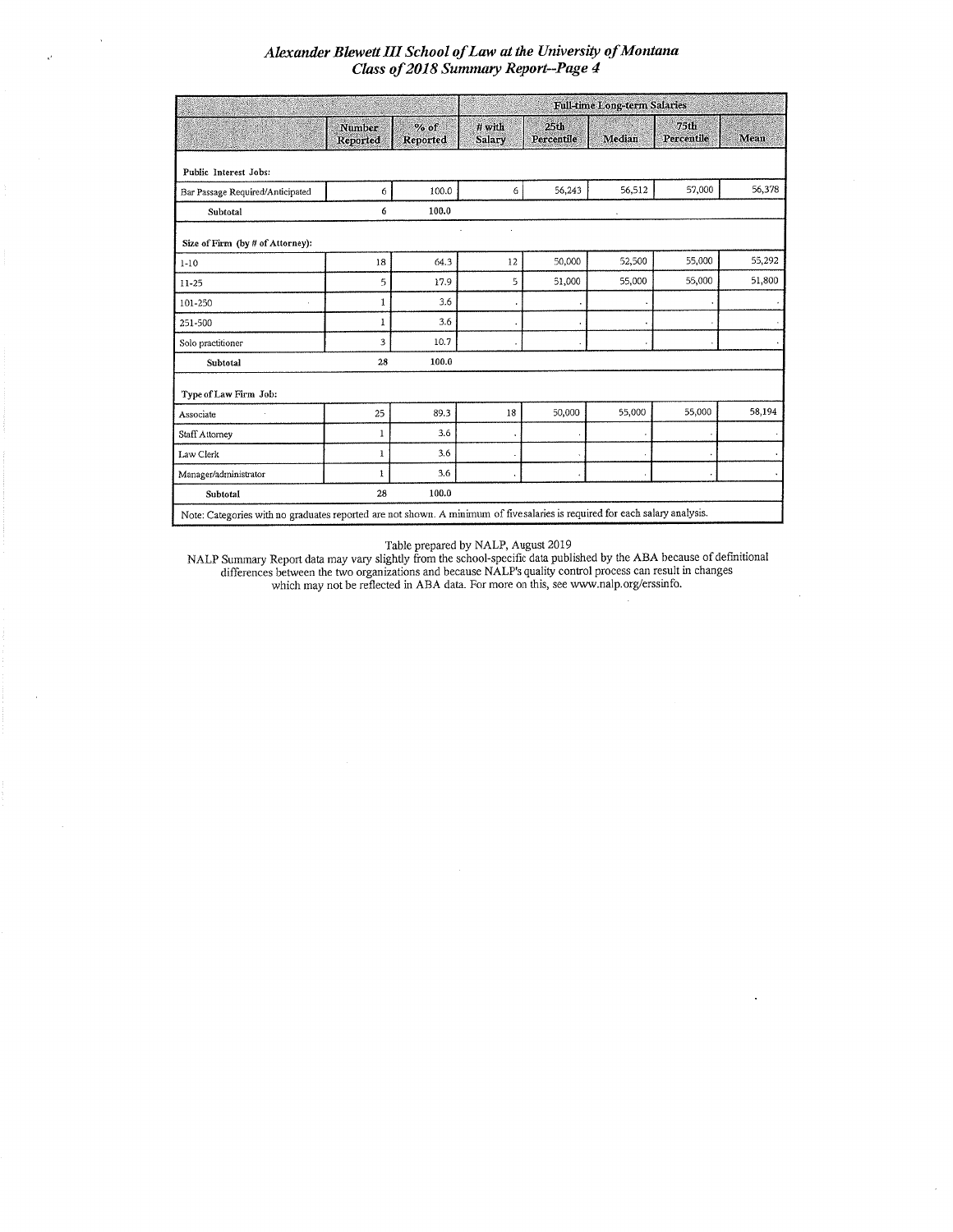|                                            |                           |                    |                    |                                | <b>Full-time Long-term Salaries</b> |                                |        |  |  |  |
|--------------------------------------------|---------------------------|--------------------|--------------------|--------------------------------|-------------------------------------|--------------------------------|--------|--|--|--|
|                                            | Number<br><b>Reported</b> | $%$ of<br>Reported | $#$ with<br>Salary | 25 <sub>th</sub><br>Percentile | Median                              | 75 <sub>th</sub><br>Percentile | Mean   |  |  |  |
| Jobs Taken by Region:                      |                           |                    |                    |                                |                                     |                                |        |  |  |  |
| W South Central                            | $\overline{a}$            | 3.4                |                    |                                |                                     |                                |        |  |  |  |
| Mountain                                   | 54                        | 93.1               | 41                 | 47,500                         | 51,000                              | 56,780                         | 55,470 |  |  |  |
| Pacific                                    | $\overline{a}$            | 3.4                |                    |                                |                                     |                                |        |  |  |  |
| Subtotal                                   | 58                        | 100.0              |                    |                                |                                     |                                |        |  |  |  |
| Location of Jobs:                          |                           |                    |                    |                                |                                     |                                |        |  |  |  |
| In-State                                   | 50                        | 86.2               | 38                 | 47,000                         | 50,500                              | 56,243                         | 53,375 |  |  |  |
| Out of State                               | 8                         | 13.8               | 6                  | 60,000                         | 67,000                              | 71,000                         | 73,333 |  |  |  |
| Subtotal                                   | 58                        | 100.0              |                    |                                |                                     |                                |        |  |  |  |
| # States and Territories w/Employed Grads: |                           |                    |                    |                                |                                     |                                |        |  |  |  |
|                                            | 6                         |                    |                    |                                |                                     |                                |        |  |  |  |
|                                            |                           |                    |                    |                                |                                     |                                |        |  |  |  |

Table prepared by NALP, August 2019<br>NALP Summary Report data may vary slightly from the school-specific data published by the ABA because of definitional<br>differences between the two organizations and because NALP's quality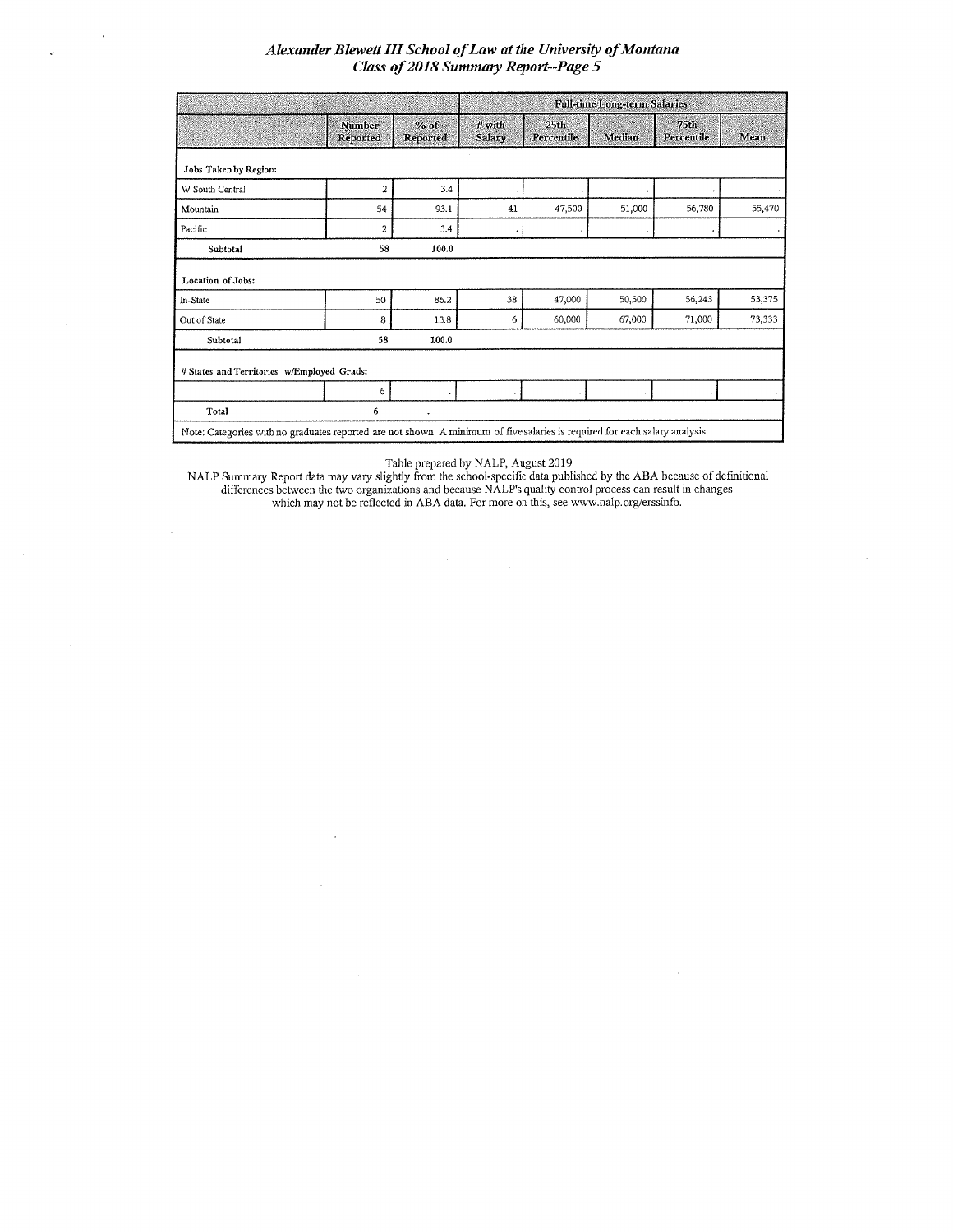|                                                                                                                                                                                                            | Number<br>Reported | $%$ of<br>Reported |  |  |  |
|------------------------------------------------------------------------------------------------------------------------------------------------------------------------------------------------------------|--------------------|--------------------|--|--|--|
| Source of Job                                                                                                                                                                                              |                    |                    |  |  |  |
| Fall OCI                                                                                                                                                                                                   | $\mathbf{I}$       | 1.9                |  |  |  |
| Job posting in CSO                                                                                                                                                                                         | 8                  | 15.1               |  |  |  |
| Clerkship application process or<br>OSCAR                                                                                                                                                                  | 8                  | 15.1               |  |  |  |
| Referral                                                                                                                                                                                                   | 15                 | 28.3               |  |  |  |
| Start own practice or business                                                                                                                                                                             | 3                  | 5.7                |  |  |  |
| Self-initiated/letter                                                                                                                                                                                      | 9                  | 17.0               |  |  |  |
| Spring OCI                                                                                                                                                                                                 | 1                  | 1.9                |  |  |  |
| Other                                                                                                                                                                                                      | 8                  | 15.1               |  |  |  |
| Subtotal                                                                                                                                                                                                   | 53                 | 100.0              |  |  |  |
| Timing of Job Offer                                                                                                                                                                                        |                    |                    |  |  |  |
| Before graduation                                                                                                                                                                                          | 32                 | 59.3               |  |  |  |
| After graduation                                                                                                                                                                                           | 22                 | 40.7               |  |  |  |
| Subtotal                                                                                                                                                                                                   | 54                 | 100.0              |  |  |  |
| <b>Search Status of Employed Grads</b>                                                                                                                                                                     |                    |                    |  |  |  |
| Seeking a different job                                                                                                                                                                                    | 3                  | 5.7                |  |  |  |
| Not seeking a different job                                                                                                                                                                                | 50                 | 94.3               |  |  |  |
| Subtotal                                                                                                                                                                                                   | 53                 | 100.0              |  |  |  |
| Note: Figures are based on jobs for which the item was<br>reported, and thus may not add to the total number of jobs.<br>Timing of job offer figures exclude any graduates starting their<br>own practice. |                    |                    |  |  |  |

Table prepared by NALP, August 2019<br>MALP Summary Report data may vary slightly from the school-specific data published by the ABA because of definitional<br>differences between the two organizations and because NALP's quality

 $\bar{z}$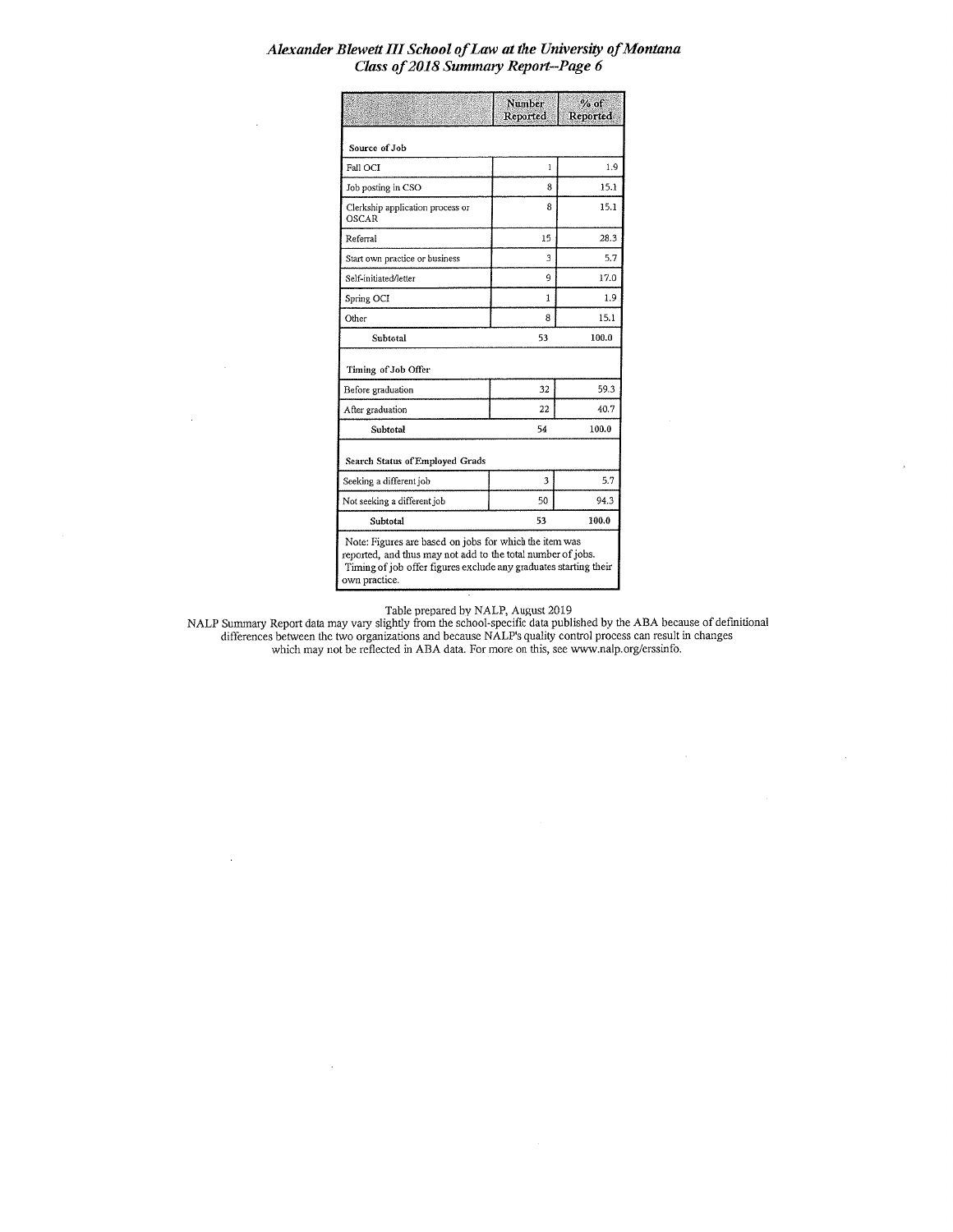|                                                                                                                                                                                                                | Number of Jobs Reported<br>as:    |                                       |  |  |  |
|----------------------------------------------------------------------------------------------------------------------------------------------------------------------------------------------------------------|-----------------------------------|---------------------------------------|--|--|--|
|                                                                                                                                                                                                                | Long-term<br>$(1 + \text{years})$ | Short-term<br>(Less than<br>$1$ year) |  |  |  |
| Duration of Jobs by Employer Type                                                                                                                                                                              |                                   |                                       |  |  |  |
| Business                                                                                                                                                                                                       | $\overline{a}$                    |                                       |  |  |  |
| Judicial Clerk                                                                                                                                                                                                 | 20                                |                                       |  |  |  |
| Private Practice                                                                                                                                                                                               | 27                                |                                       |  |  |  |
| Government                                                                                                                                                                                                     |                                   |                                       |  |  |  |
| Public Interest                                                                                                                                                                                                | 6                                 |                                       |  |  |  |
| <b>Total Reported</b>                                                                                                                                                                                          | 56                                | 2                                     |  |  |  |
| Note: Figures for job duration are based on jobs for which the item<br>was reported, and thus may not add to the total number of jobs.<br>The count of jobs funded by the law school is a total, regardless of |                                   |                                       |  |  |  |

Table prepared by NALP, August 2019<br>NALP Summary Report data may vary slightly from the school-specific data published by the ABA because of definitional<br>differences between the two organizations and because NALP's quality

duration.

 $\lambda_{\rm V}$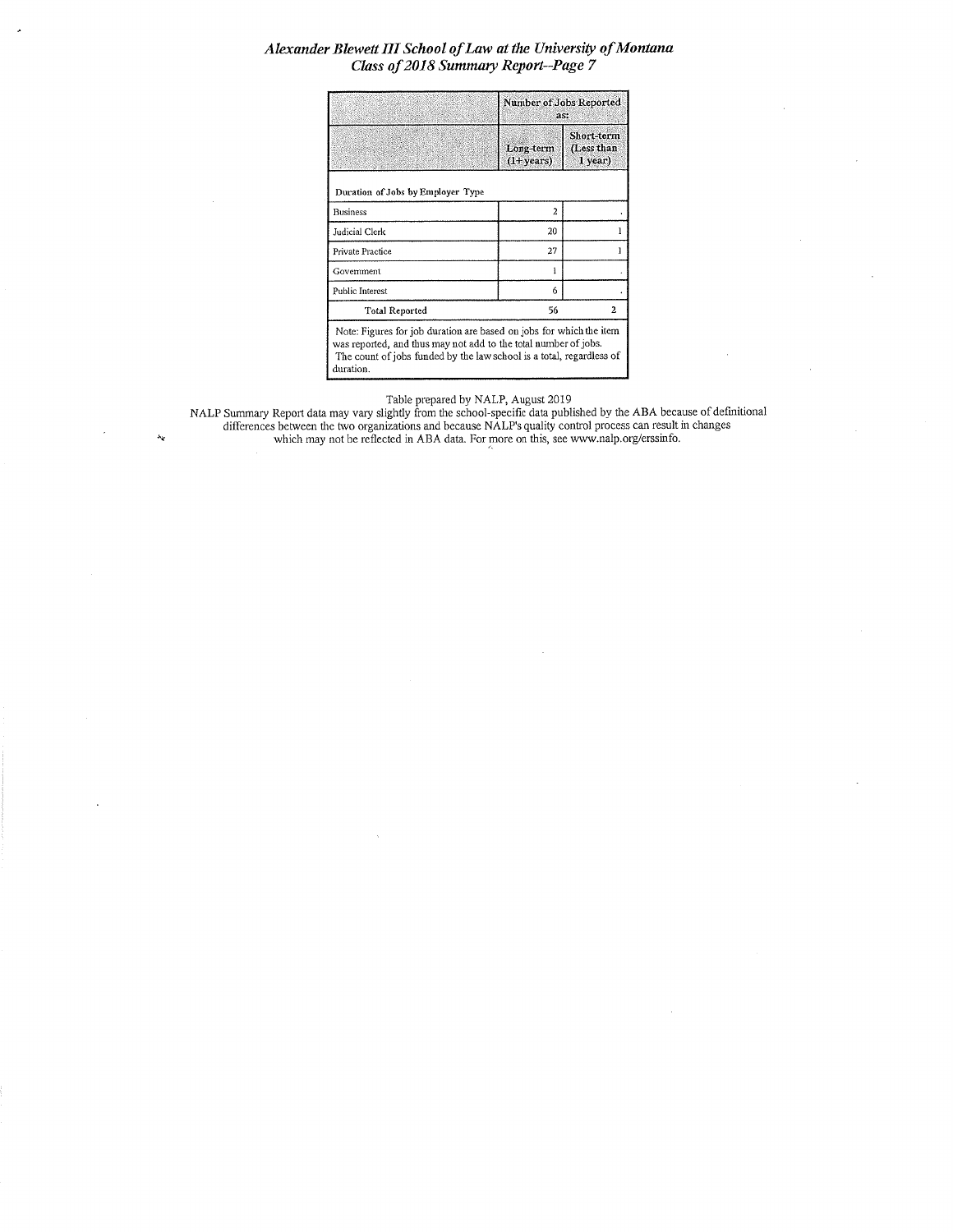## Class of 2018--Alexander Blewett III School of Law at the University of Montana Table 12 Source of Job by Employer Type

|                                                  | <b>Business</b>           |                                                | Judicial clerkship |                                 | Law firms of 50 or<br>fewer |                                 | Law firms of 51 or<br>more       |                                 |
|--------------------------------------------------|---------------------------|------------------------------------------------|--------------------|---------------------------------|-----------------------------|---------------------------------|----------------------------------|---------------------------------|
| Source of Job by Employer<br>Type                | <b>Number</b><br>Reported | $\frac{0}{2}$<br>$\alpha$ f<br><b>Reported</b> | Number<br>Reported | $\frac{0}{2}$<br>of<br>Reported | Number<br>Reported          | $\frac{0}{2}$<br>of<br>Reported | <b>Number</b><br><b>Reported</b> | $\frac{0}{0}$<br>of<br>Reported |
| <b>Fall OCI</b>                                  | ∩                         | $\Omega$                                       |                    | 5.3                             | $\Omega$                    | $\Omega$                        | $\Omega$                         |                                 |
| <b>Job Posting in CSO</b>                        |                           | 100.0                                          | 3                  | 15.8                            | 3                           | 12.0                            | $\Omega$                         |                                 |
| <b>Clerkship application process</b><br>or OSCAR | 0                         | $\Omega$                                       | 8                  | 42.1                            | 0                           | $\Omega$                        | O                                |                                 |
| Referral from friend                             | $\Omega$                  | $\Omega$                                       |                    | 5.3                             | 8                           | 32.0                            | $\overline{2}$                   | 100.0                           |
| Letter/self-initiated                            | $\Omega$                  | $\Omega$                                       | 4                  | 21.1                            | 5                           | 20.0                            | $\Omega$                         |                                 |
| All other                                        | $\Omega$                  | 0                                              | $\overline{c}$     | 10.5                            | g                           | 36.0                            | $\Omega$                         |                                 |
| <b>TOTAL</b>                                     |                           | 100.0                                          | 19                 | 100.0                           | 25                          | 100.0                           | 2                                | 100.0                           |

|                                                  | Government                |                                 |                           | <b>Public interest</b>                  | All Employer Types* |                                        |  |
|--------------------------------------------------|---------------------------|---------------------------------|---------------------------|-----------------------------------------|---------------------|----------------------------------------|--|
| Source of Job by Employer<br>Type                | <b>Number</b><br>Reported | $\frac{0}{0}$<br>of<br>Reported | <b>Number</b><br>Reported | $\frac{0}{0}$<br>$\alpha$ f<br>Reported | Number<br>Reported  | $\frac{0}{2}$<br>of<br><b>Reported</b> |  |
| <b>Fall OCI</b>                                  | $\Omega$                  | $\Omega$                        | $\Omega$                  | $\Omega$                                |                     | 1.9                                    |  |
| <b>Job Posting in CSO</b>                        | $\Omega$                  | $\Omega$                        |                           | 20.0                                    | 8                   | 15.1                                   |  |
| <b>Clerkship application process</b><br>or OSCAR | $\Omega$                  | $\Omega$                        | 0                         | $\Omega$                                | 8                   | 15.1                                   |  |
| <b>Referral from friend</b>                      |                           | 100.0                           | 3                         | 60.0                                    | 15                  | 28.3                                   |  |
| Letter/self-initiated                            | $\Omega$                  | $\Omega$                        | $\Omega$                  | $\Omega$                                | 9                   | 17.0                                   |  |
| All other                                        | $\Omega$                  | ∩                               |                           | 20.0                                    | 12                  | 22.6                                   |  |
| <b>TOTAL</b>                                     |                           | 100.0                           | 5                         | 100.0                                   | 53                  | 100.0                                  |  |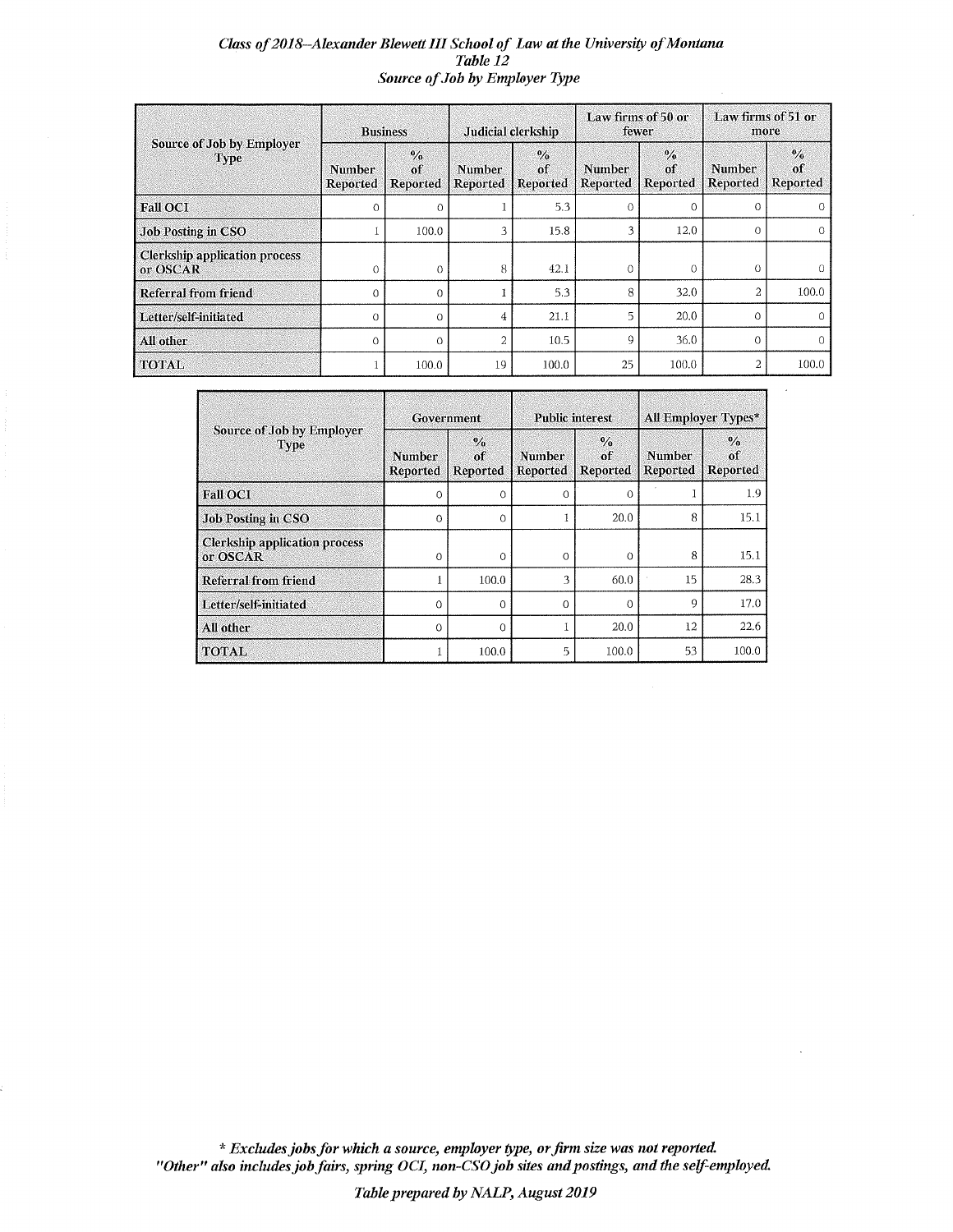### Class of 2018--Alexander Blewett III School of Law at the University of Montana Table 13 Number of Jobs Reported Taken by State

| Region           | <b>State</b> | #<br>$\sigma$<br>jobs | $\frac{0}{6}$<br>of<br>jobs |
|------------------|--------------|-----------------------|-----------------------------|
| W. South Central | Texas        | 2                     | 3.4                         |
|                  |              | $\overline{c}$        | 3.4                         |
| Mountain         | Idaho        | 1                     | 1.7                         |
|                  | Montana      | 50                    | 86.2                        |
|                  | Nevada       | 2                     | 3.4                         |
|                  | Utah         | 1                     | 1.7                         |
|                  |              | 54                    | 93.1                        |
| Pacific          | Washington   | 2                     | 3.4                         |
|                  |              | 2                     | 3.4                         |
| TOTAL            |              | 58                    | 100.0                       |

 $\bar{\beta}$ 

Excludes employed graduates for whom job location was not reported.

 $\sim$   $\sim$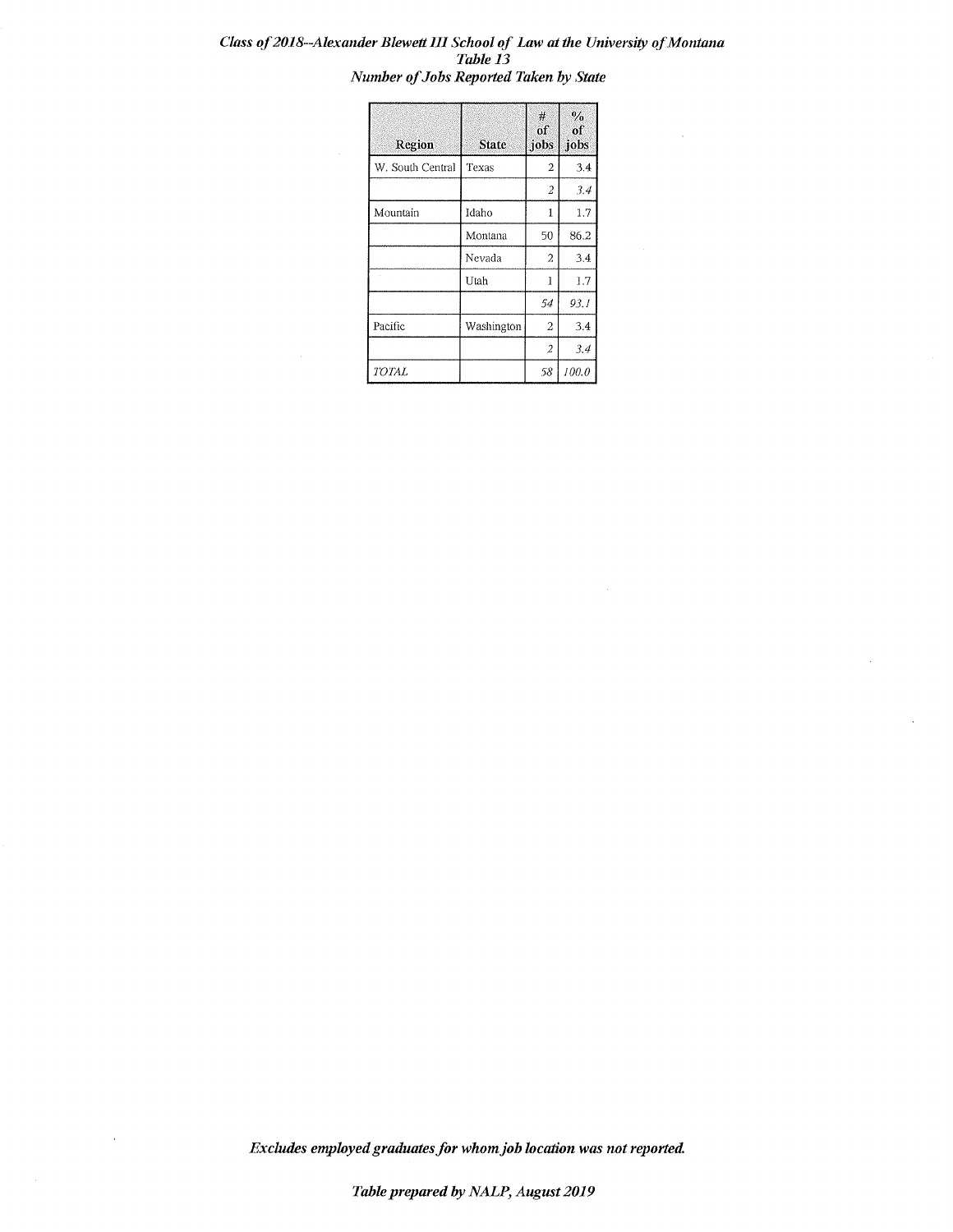## Class of 2018-Alexander Blewett III School of Law at the University of Montana Table 14 **Location of Instate Jobs**

| <b>In-state location</b> | #<br>of<br><b>Jobs</b> | $\mathcal{O}/\mathcal{O}$<br>of<br>Jobs |
|--------------------------|------------------------|-----------------------------------------|
| <b>Billings</b>          | 10                     | 20.0                                    |
| Bozeman                  | $\overline{a}$         | 4.0                                     |
| Great Falls              | 4                      | 8.0                                     |
| Helena                   | 10                     | 20.0                                    |
| Missoula                 | 8                      | 16.0                                    |
| Other/unknown Montana    | 16                     | 32.0                                    |
|                          | 50                     | 100.0                                   |

 $\bar{z}$ 

 $\label{eq:2} \frac{1}{\sqrt{2}}\sum_{i=1}^n\frac{1}{\sqrt{2}}\sum_{j=1}^n\frac{1}{j!}\sum_{j=1}^n\frac{1}{j!}\sum_{j=1}^n\frac{1}{j!}\sum_{j=1}^n\frac{1}{j!}\sum_{j=1}^n\frac{1}{j!}\sum_{j=1}^n\frac{1}{j!}\sum_{j=1}^n\frac{1}{j!}\sum_{j=1}^n\frac{1}{j!}\sum_{j=1}^n\frac{1}{j!}\sum_{j=1}^n\frac{1}{j!}\sum_{j=1}^n\frac{1}{j!}\sum_{j=1}^$ 

Excludes employed graduates for whom job location was not reported.